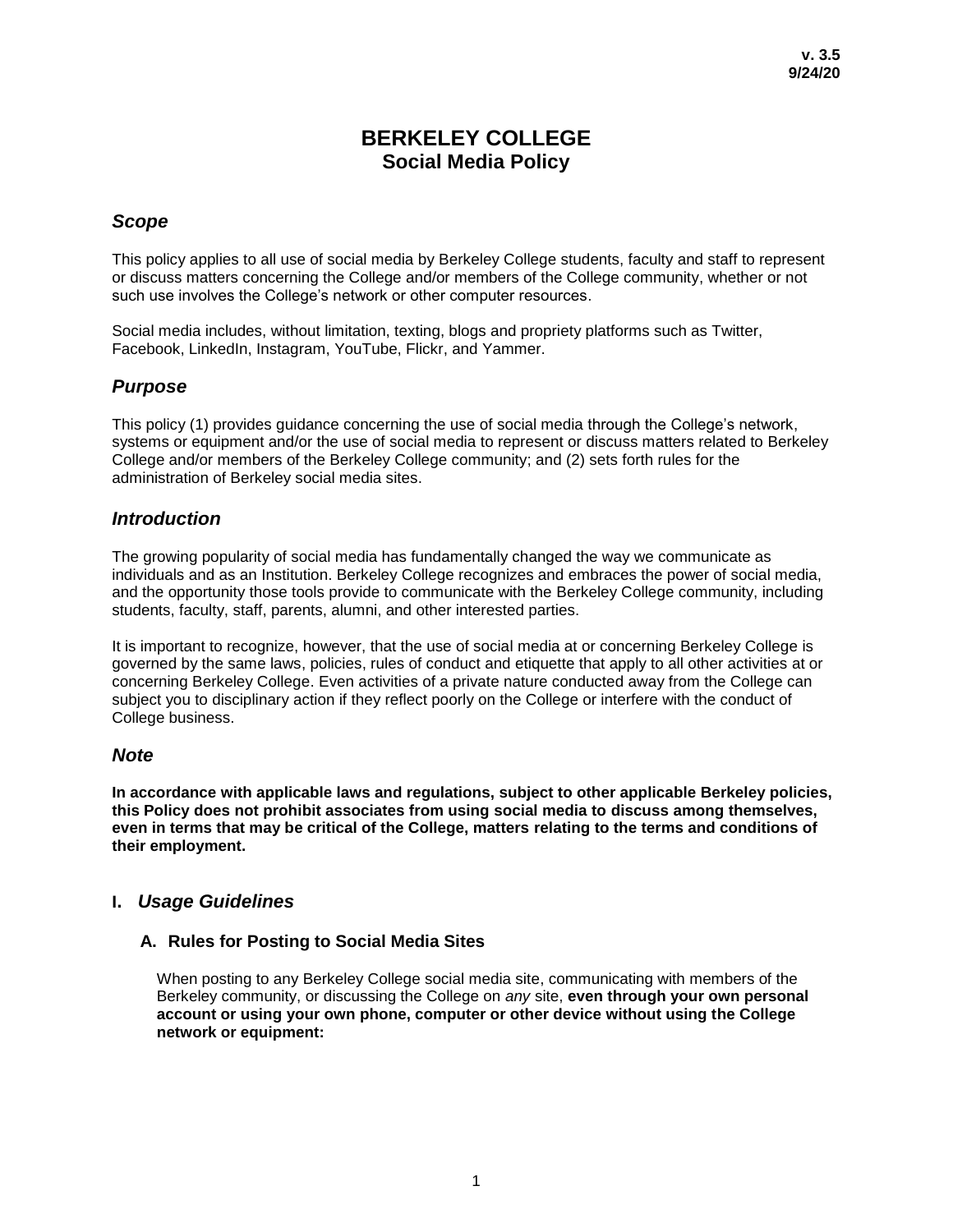# *Do*

- Remember that laws and Berkeley policies governing inappropriate conduct such as sexual (or other) harassment, bullying, discrimination, defamation, infringement of copyright and trademark rights, and unauthorized disclosure of student records and other confidential and private information apply to communications by Berkeley students, faculty and staff through social media.
- If endorsing Berkeley College, accurately disclose your relationship to the College. When using Berkeley sites or acting within the scope of your College responsibilities, you may only endorse Berkeley College, its programs, or its services if you have been authorized to do so by the College.
- Carefully consider the accuracy, clarity, length (brief is better) and tone of your comments before posting them. Posts on social media sites should protect the College's institutional voice by remaining professional in tone and in good taste. Remember, your posts may last forever.
- Sign your post with your real name and indicate your relationship to Berkeley. Do not use pseudonyms or post anonymously. (Social Media Coordinators do not need to include their individual names or titles in any content posted to the College's social media accounts.)
- Respect the views of others, even if you disagree.
- **Be truthful, accurate and complete in describing Berkeley programs and services.**
- Strive to be accountable to Berkeley audiences via regular updates and prompt responses when appropriate.
- Obey the Terms of Service of any social media site or platform in which you participate.
- Whenever appropriate, share content directly from Berkeley College's social media pages rather than duplicating it. When content is directly shared, it is linked back to Berkeley College's social media accounts. This facilitates the Marketing Department's efforts to analyze social media traffic and engagement (e.g. "likes" and comments). In addition, posts originating from Berkeley College will have the appropriate links attached to bring the viewer back to the website or coordinating landing page.
- Whenever, as a member of the Berkeley faculty, you utilize a social medium as a means of student participation in course work be sure to also provide a practical and appropriate alternative for students who may be unable or reluctant to utilize that social medium (for example, some students may not be comfortable with opening a Facebook account).

# *Do Not*

- Use social media to harass, threaten, insult, defame or bully another person or entity; to violate any College policy; or to engage in any unlawful act, including but not limited to gambling, identity theft or other types of fraud.
- Post or store content that is obscene, pornographic, defamatory, racist, excessively violent, harassing, threatening, bullying or otherwise objectionable or injurious. This guideline should not be construed to prohibit associates from discussing matters relating to the terms and conditions of their employment as stated in the Note above. In addition, do not attempt to compromise the security of any Berkeley social media site or use such site to operate an illegal lottery, gambling operation, or other illegal venture.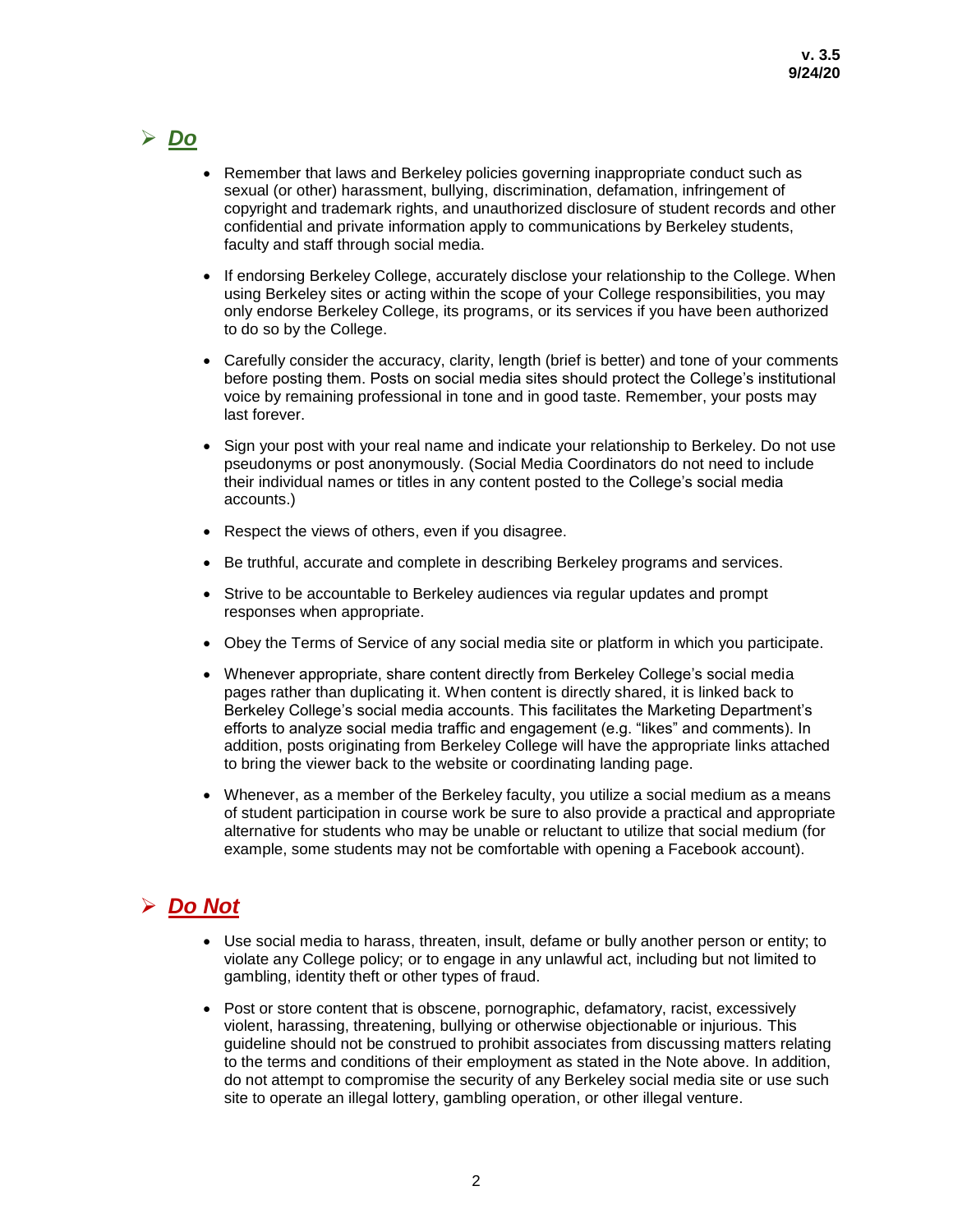- Post copyrighted content (such as text, video, graphics or sound files) without permission from the holder of the copyright. Remember, even information that is widely available to the public (such as text, photographs, or other material posted on the Internet) may be subject to copyright restrictions that prohibit unauthorized duplication or dissemination. For more information, please review the Berkeley College [Copyright Policy](https://berkeleycollege.edu/pdf/copyright-policy.pdf) or contact the Office of the General Counsel.
- Post trademarked content (such as logos, names, brands, symbols and designs) without permission from the trademark owner. The "®" symbol indicates that the mark is federally registered and the owner has the exclusive right to use it. The "TM and SM" symbols indicate that the owner may have common-law rights, but the mark is not federally registered. For more information or questions about trademark permissions, contact the Office of the General Counsel.
- Use the Berkeley College name, logo or trademarks for promotional announcements, advertising, product-related press releases or other commercial use, or to promote a product, cause, or political party or candidate.
- Disclose confidential College information, non-public strategies, student records, or personal information concerning (past or present) members of the Berkeley community without proper authorization.
- Make false claims or representations about Berkeley College programs or services, and do not speculate or guess if you do not know the information.
- Spread gossip, rumors, or other unverified information. Furthermore, do not assume that everything posted on a social media site is true.
- Spend excessive time using social media for personal purposes during working hours or use any Berkeley College social media sites, networks, equipment or peripherals for unauthorized commercial purposes.
- Transmit chain letters, junk email, or bulk communications.
- Be rude or argumentative, or use inappropriate language. [Correct factual inaccuracies but avoid negative exchanges whenever possible.]
- **Be careless with spelling or syntax, or use language that may easily be misunderstood.**
- Post a person's photograph or video image without first obtaining permission and signed talent releases from anyone depicted in the photograph or video. Blank release forms may be requested from marketing@berkeleycollege.edu and should be promptly returned to the Marketing Department after they are signed.

**Note**: Please keep in mind that photographs posted on social media sites can easily be appropriated by visitors.

- Represent your personal opinions as institutionally endorsed by Berkeley College. If you are not authorized to post specific content on behalf of the College, then the following disclaimer should appear in your post: "These are my personal opinions and do not reflect the views of Berkeley College."
- Expect that your posted content will remain private or that dissemination will necessarily be limited to your intended audience, **even if you are accessing your own private account over the Berkeley network or using Berkeley equipment or peripherals.**
- Attempt to mask your identity or attribute your comments to another person (real or fictitious).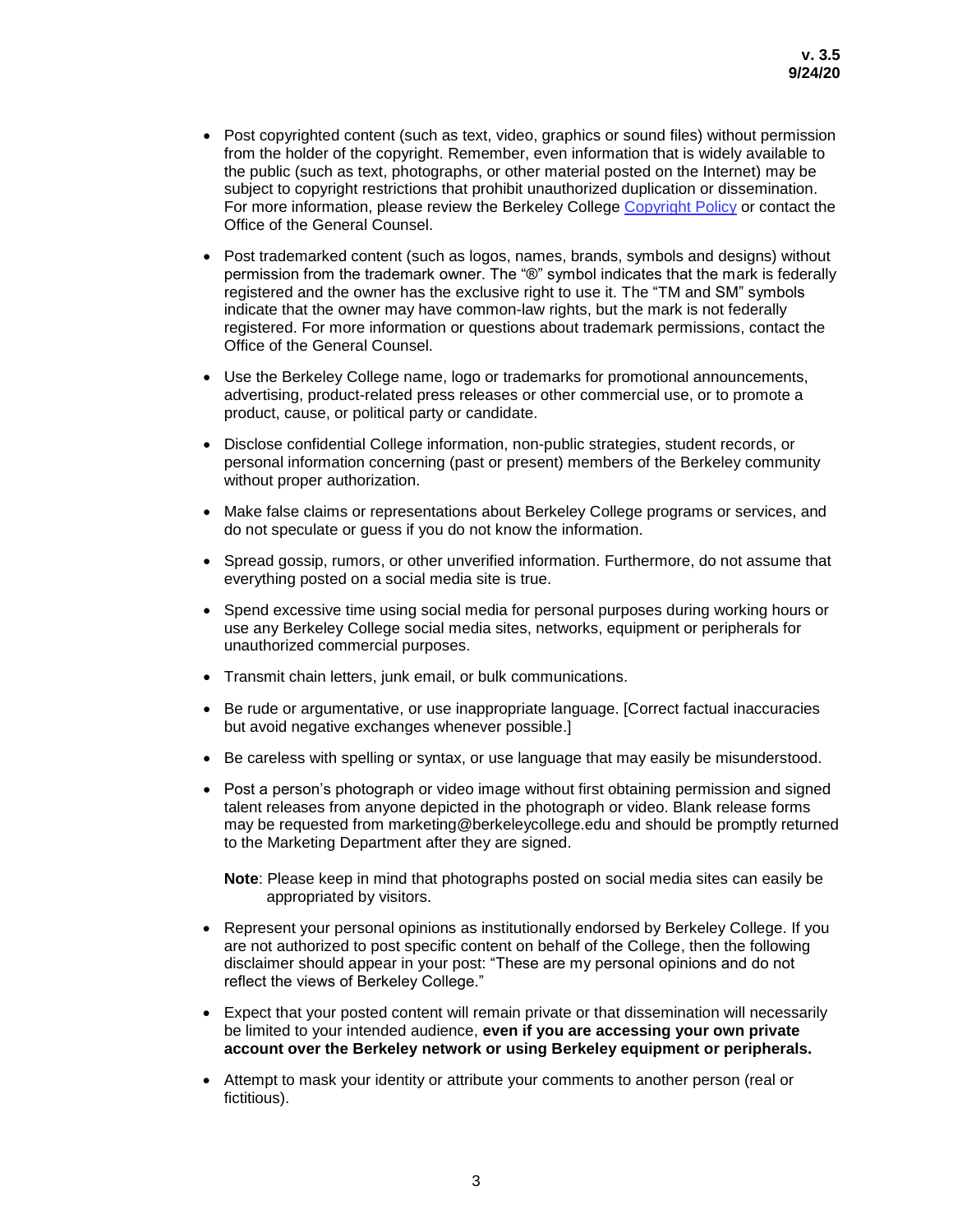- Insult, disparage, disrespect or defame the College or members of the Berkeley community.
- Discuss legal issues or risks, or draw legal conclusions on pending legal or regulatory matters involving the College.

**Note: Berkeley is not responsible for monitoring or pre-screening content posted on its social media sites. Notwithstanding the foregoing, Berkeley reserves the right to monitor its sites and remove, without notice, any content that Berkeley determines to be harmful, offensive, commercial in nature, or otherwise in violation of law or this Policy.** If you become aware of objectionable content posted on a Berkeley social media -- or objectionable comments concerning the College that are posted on an unaffiliated site – please notify the Marketing Department promptly. Do not reply on behalf of the College. The Marketing Department Social Media Coordinators will work with the appropriate department(s) as necessary to address the objectionable content.

### **B. Posting to Social Media Sites Not Administered by Berkeley College**

Berkeley College is aware that members of the Berkeley community may wish to express their personal ideas and opinions through private social media that are not administered by the College.

**Nevertheless, Berkeley reserves the right, under circumstances it deems appropriate and subject to applicable laws and regulations, to impose disciplinary measures, up to and including dismissal from the College or termination of employment, upon students, faculty, or staff who use private social media sites or communications resources in violation of the Usage Guidelines in this policy or in ways that reflect poorly on the College or are deemed to interfere with the conduct of College business.**

In appropriate cases, such conduct may also be reported to law enforcement authorities.

### **II.** *Site Approval, Administration and Requirements*

With appropriate authorization, Berkeley College social media sites may be administered on behalf of (a) Berkeley College as an institution; (b) individual colleges, programs or departments; (c) members of the faculty, in connection with a specific course; or (d) student organizations. **Unauthorized use of the Berkeley College name, logo, or trademarks without the express permission of an authorized official of the College is strictly prohibited.**

#### **A. Authorization of Social Media Sites**

Any person or organization who seeks authorization for a new site will be expected to articulate an appropriate purpose of the site and a reasonable plan for managing its content. All new sites require approval from the Marketing Department.

- **Institutional sites** that represent Berkeley College as a whole must be authorized in advance by the President of Berkeley College.
- **Sites sponsored by one of Berkeley's individual schools** must be authorized in advance by the Dean of that School.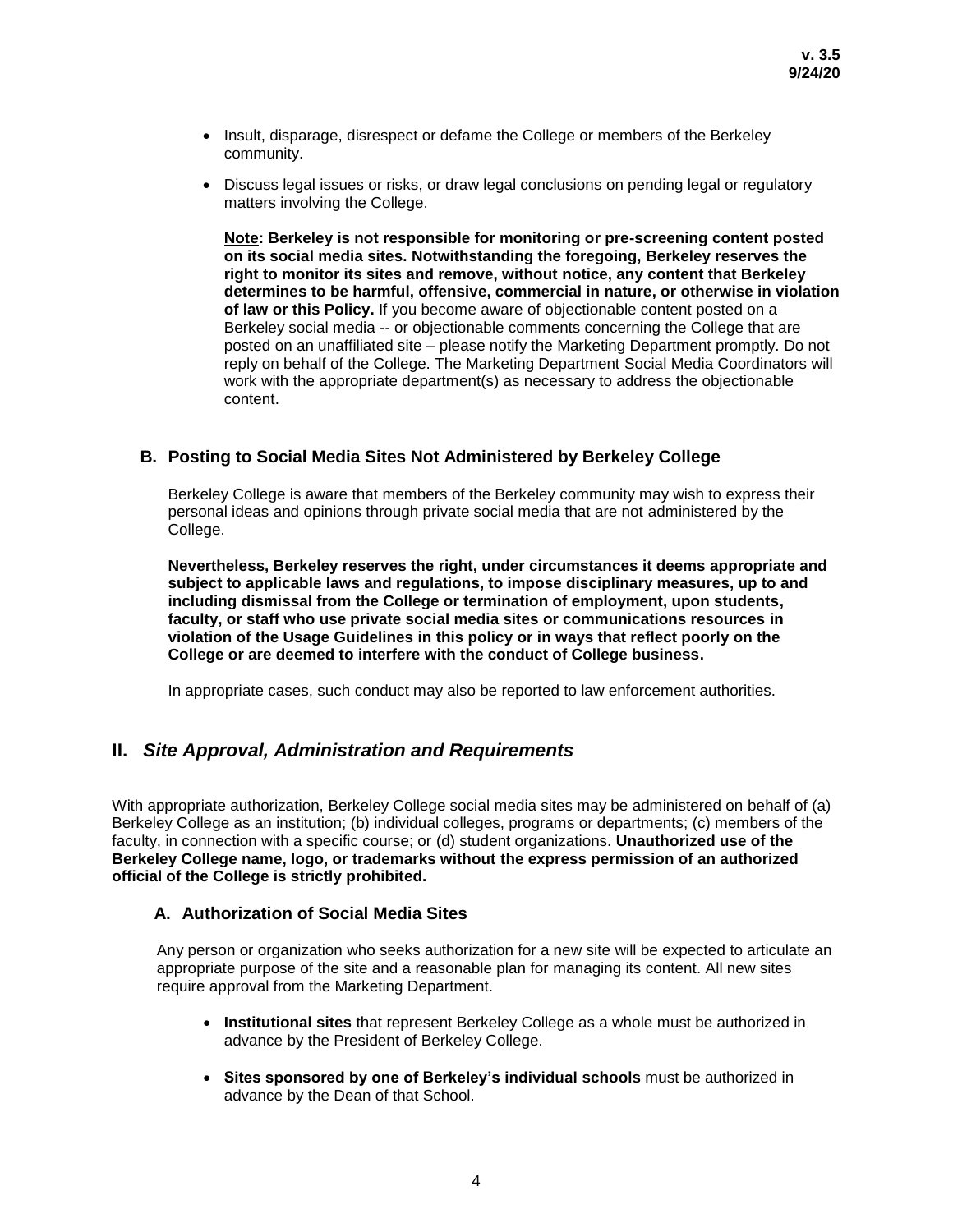- **Program and departmental sites** must be authorized in advance by the Program Director or Department Chair, respectively, and the Associate Provost.
- **Sites administered by members of the faculty in connection with specific courses** must be authorized by Program Director or Department Chair, respectively.
- **Sites sponsored by recognized student organizations in connection with specific activities** must be authorized by the Vice President for Student Development & Campus Life.
- **Note**: When naming pages or accounts, selecting profile pictures or icons, and selecting content to post, authorized Berkeley sites that represent only a segment of the Berkeley community (for example, an individual college, program, department or course) should take care to avoid the appearance of representing the entire institution. **Names, profile images, and posts should all be clearly linked to the particular college, program, department or course**.

### **B. Site Administrators**

Each authorized Berkeley College social media site must have a designated administrator. The Marketing Department must be notified of any changes or additions to designated administrators.

### **C. Site Registration**

All Berkeley College social media sites shall register each term with the Berkeley College Marketing Department. In addition, the Marketing Department shall keep track of registrations and may, in its discretion, review site content (but is not required to do so). If a site does not register (or renew its registration) for a term, or if the Marketing Department becomes aware of content posted on a Berkeley College site in violation of this policy, the Marketing Department shall promptly take appropriate action, which may include notifying the site administrator, the official who authorized the creation of the site, and/or other College officials, removing the offending content and/or closing the site.

### **D. Site Requirements: Required Terms of Use, Privacy Policies, and Disclaimers**

- **Terms of Use.** Every Berkeley College social media site shall clearly set forth **Terms and Conditions of Use** applicable to the site, which shall incorporate the *Usage Guidelines* substantially as they appear in this policy.
- **Privacy Policy.** For sites on which personally identifiable information is recorded, the Terms and Conditions of Use must also include either (a) a link to or (b) the text of the Berkeley College **[Internet Privacy Policy](http://berkeleycollege.edu/files_bc/Berkeley_College_Internet_Privacy_Policy.pdf)**.
- **Acknowledgement and Agreement.** The Terms and Conditions of Use must also include the following:

**"In connection with the use of this Site and as a condition of such use, the user expressly acknowledges and agrees that any use of the site is subject to these Terms and Conditions of Use; that these Terms and Conditions of Use may change without notice and continued use of the site constitutes acceptance of such**